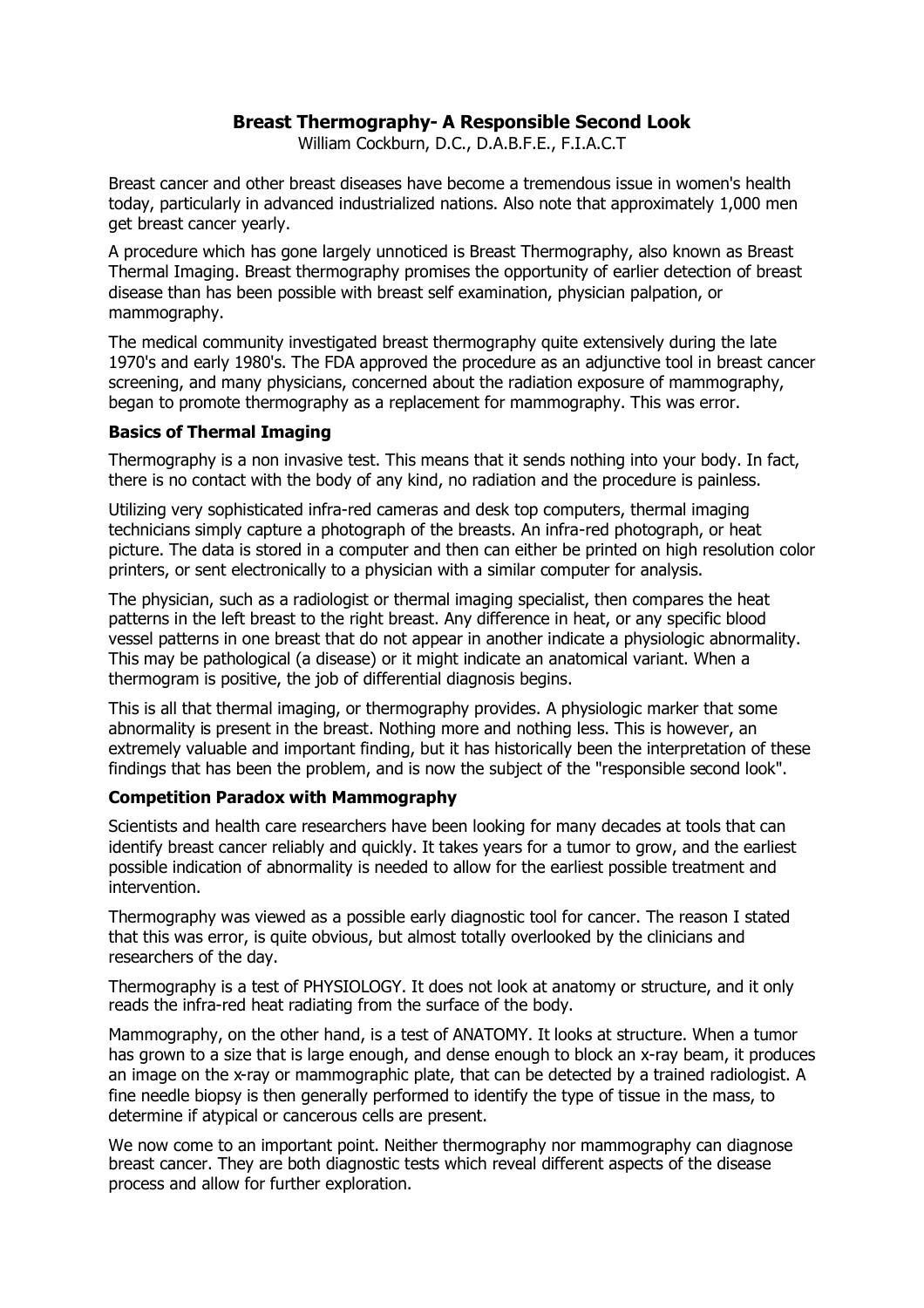The problem has been, that a number of studies were done on patients who had an established diagnosis of breast cancer. These studies were done with thermal imaging, wherein the patient having known breast cancer acted as their own controls.

In other words, the patients cancerous breast was compared thermographically to the patients healthy breast. In nearly every case the cancerous breasts were hotter and had specific patterns of heat mimicking the appearance of blood vessels that suggested 1) cancerous tumors were hotter than surrounding tissue and 2) blood vessels in the vicinity of the tumor were engorged with blood and this produced hotter thermal images than the normal vessels in the opposite breast.

This made complete sense, until the research proceeded to look at younger, and younger women.. It was at this time thermography was viewed as a failure. In a local newspaper article in my home town paper covering my clinic, the caption read "Thermal Imaging...Useful tool or dinosaur in breast cancer detection".

Here is the problem. Early stage tumors have not grown large enough or dense (thick) enough to be seen by current mammography. When the thermogram picks up the heat from the tumor, a mammogram is performed and often the mass is not detected.

The result of the thermogram is then considered a "False Positive". The more patients of younger age screened with the so-called false positive, the more suspicion was placed on thermography.

Eventually lobbying efforts at the AMA's House of Delegates and at Medicare, brought about the removal of thermographic coverage by insurance companies, and the demise of thermography in large measure. This is most unfortunate.

Thermography was viewed as a competitive tool to mammography, a role for which it was never intended. This is a known fact in the community of board certified clinical thermographers. Thermography is complimentary to mammography and an adjunctive tool in the war on breast cancer. We must learn to accept the information these tools bring to us, and use the information to the best management of the patient. You and me.

## **The Correct Role for Thermal Imaging**

This is where the correct utilization of thermographic imaging will demonstrate it's ability. In the correct model, thermography of the human breast can make a profound and positive impact on breast cancer and other breast disease. Here's the correct model.

Thermography is a risk marker for breast pathology. This paper is written for the general public and I am not going to burden the reader with a large base of complex studies that have been published demonstrating the clinical utility and reliability of the procedure. Suffice it to say it is overwhelming.

My purpose is to identify the role of thermography. It is actually quite a simple one.

In performing this procedure, which is non-invasive and non-compressive, we can establish a baseline in women as young as 18. Yearly thermographic evaluations as part of a routine annual physical can be performed inexpensively and quickly.

As soon a suspicious (positive) breast thermal examination is performed, the appropriate followup diagnostic and clinical testing can be ordered. This would includemammography and other imaging tests, clinical laboratory procedures, nutritional and lifestyle evaluation and training in breast self examination.

With this protocol, cancer will be detected at its earliest possible occurrence. It has been estimated by a number of my colleagues that thermography is correct 8-10 years before mammography can detect a mass.